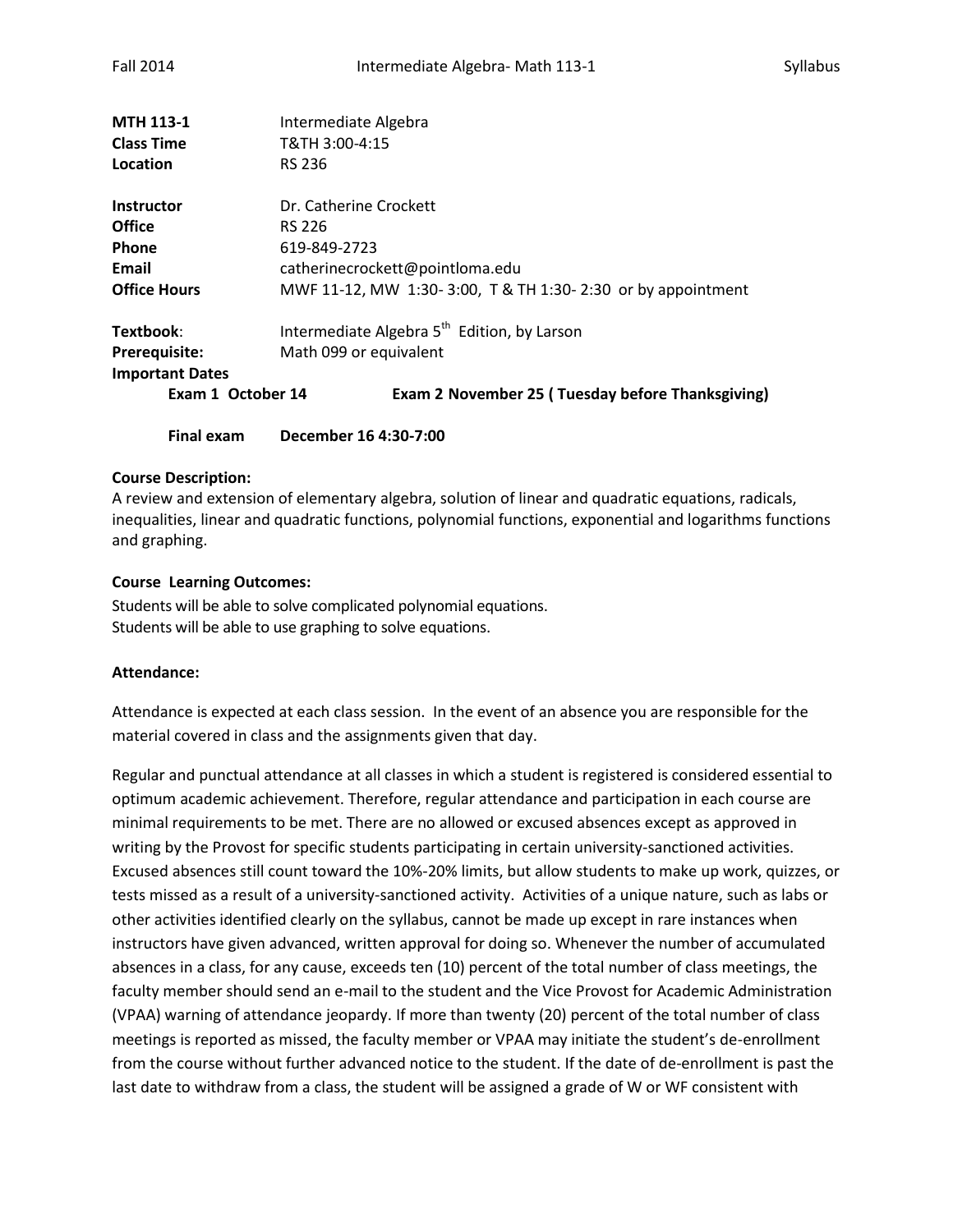university policy in the Grading section of the catalog. There are no refunds for courses where a deenrollment was processed. For more details see the PLNU catalog: [http://catalog.pointloma.edu/content.php?catoid=14&navoid=1089#Class\\_Attendance](http://catalog.pointloma.edu/content.php?catoid=14&navoid=1089#Class_Attendance)

# **Class Enrollment:**

It is the student's responsibility to maintain his/her class schedule. Should the need arise to drop this course (personal emergencies, poor performance, etc.), the student has the responsibility to follow through (provided the drop date meets the stated calendar deadline established by the university), not the instructor. Simply ceasing to attend this course or failing to follow through to arrange for a change of registration (drop/add) may easily result in a grade of F on the official transcript.

## **Academic Accommodations:**

While all students are expected to meet the minimum academic standards for completion of their courses as established by the instructors, students with special needs may require academic accommodations. At Point Loma Nazarene University, students requesting academic accommodations must file documentation with the Disability Resource Center (DRC), located in the Bond Academic Center. Once the student files documentation, the Disability Resource Center contacts the student's instructors and provides written recommendations for reasonable and appropriate accommodations to meet the individual needs of the student. This policy assists the university in its commitment to full compliance with Section 504 of the Rehabilitation Act of 1973, the Americans with Disabilities (ADA) Act of 1990, and ADA Amendments Act of 2008, all of which prohibit discrimination against students with special needs and guarantees all qualified students equal access to the benefits of PLNU programs and activities. For more details see the PLNU catalog:

[http://catalog.pointloma.edu/content.php?catoid=14&navoid=1089#Academic\\_Accommodations](http://catalog.pointloma.edu/content.php?catoid=14&navoid=1089#Academic_Accommodations)

Students with learning disabilities who may need accommodations should discuss options with the instructor during the first two weeks of class.

### **Academic Honesty:**

The Point Loma Nazarene University community holds the highest standards of honesty and integrity in all aspects of university life. Any violation of the university's commitment is a serious affront to the very nature of Point Loma's mission and purpose. Violations of academic honesty include cheating, plagiarism, falsification, aiding academic dishonesty, and malicious interference. The details of PLNU's meaning of each of these words can be found in the PLNU catalog at: [http://catalog.pointloma.edu/content.php?catoid=14&navoid=1089#Academic\\_Honesty](http://catalog.pointloma.edu/content.php?catoid=14&navoid=1089#Academic_Honesty)

A student remains responsible for the academic honesty of work submitted in PLNU courses and the consequences of academic dishonesty beyond receipt of the final grade in the class and beyond the awarding of the diploma. Ignorance of these catalog policies will not be considered a valid excuse or defense. Students may not withdraw from a course as a response to a consequence.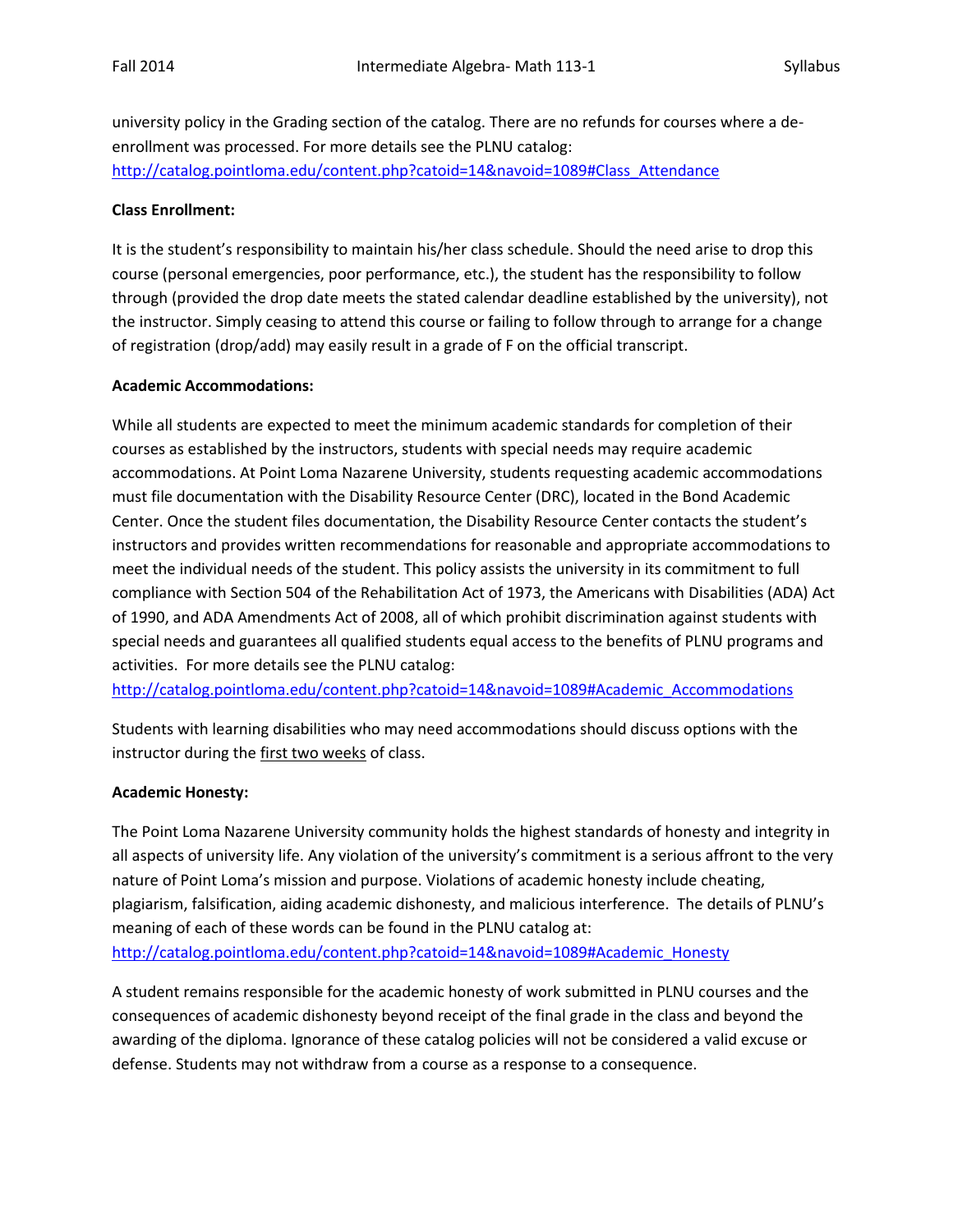A student who is caught cheating on any item of work will receive a zero on that item and may receive an "F" for the semester. See the PLNU Catalog for a further explanation of the PLNU procedures for academic dishonesty

[\(http://catalog.pointloma.edu/content.php?catoid=14&navoid=1089#Academic\\_Honesty\)](http://catalog.pointloma.edu/content.php?catoid=14&navoid=1089#Academic_Honesty).

## **Final Exam: Date and Time**

The final exam date and time is set by the university at the beginning of the semester and may not be changed by the instructor. Only in the case that a student is required to take three exams during the same day of finals week is an instructor authorized to change the exam date and time for that particular student.

## **Copyright Protected Materials**

Point Loma Nazarene University, as a non-profit educational institution, is entitled by law to use materials protected by the US Copyright Act for classroom education. Any use of those materials outside the class may violate the law.

**Grading:** Grades for the course will be based on homework (25%), quizzes (10%), two exams (total of 35%), and a final exam (30%).

**Homework (25%):** Homework will be assigned every class meeting. A homework assignment is late if it is not received at the start of class on the due date. No late homework will be accepted; however the two lowest homework scores will be dropped. Please be sure that your homework is stapled together and the problems are in order. Homework will be scored on a combination of completeness and correctness. A random selection (the same for all people) of the problems will be graded on any homework assignment.

**Quizzes (10%)**: Quizzes will be given in class throughout the semester (please see the calendar for dates). There are no make-up quizzes; however your lowest quiz score will be dropped.

**Tests and Final Exam (35% and 30%):** Tests and the Final Exam will include problems and questions over material assigned in the text, readings and handouts, as well as material presented in class. No examination shall be missed without prior consent by me or a well documented emergency beyond your control. A score of zero will be assigned for an examination that is missed without prior consent or a well documented emergency beyond your control. The examination schedule is included in the daily schedule. I do not intend to accept excuses such as poor communication with parents, benefactors, sport team sponsors and/or travel agents.

| Please note: | The Final Exam is COMPREHENSIVE.       |
|--------------|----------------------------------------|
|              | December 16, (Tuesday) at 4:30 to 7:00 |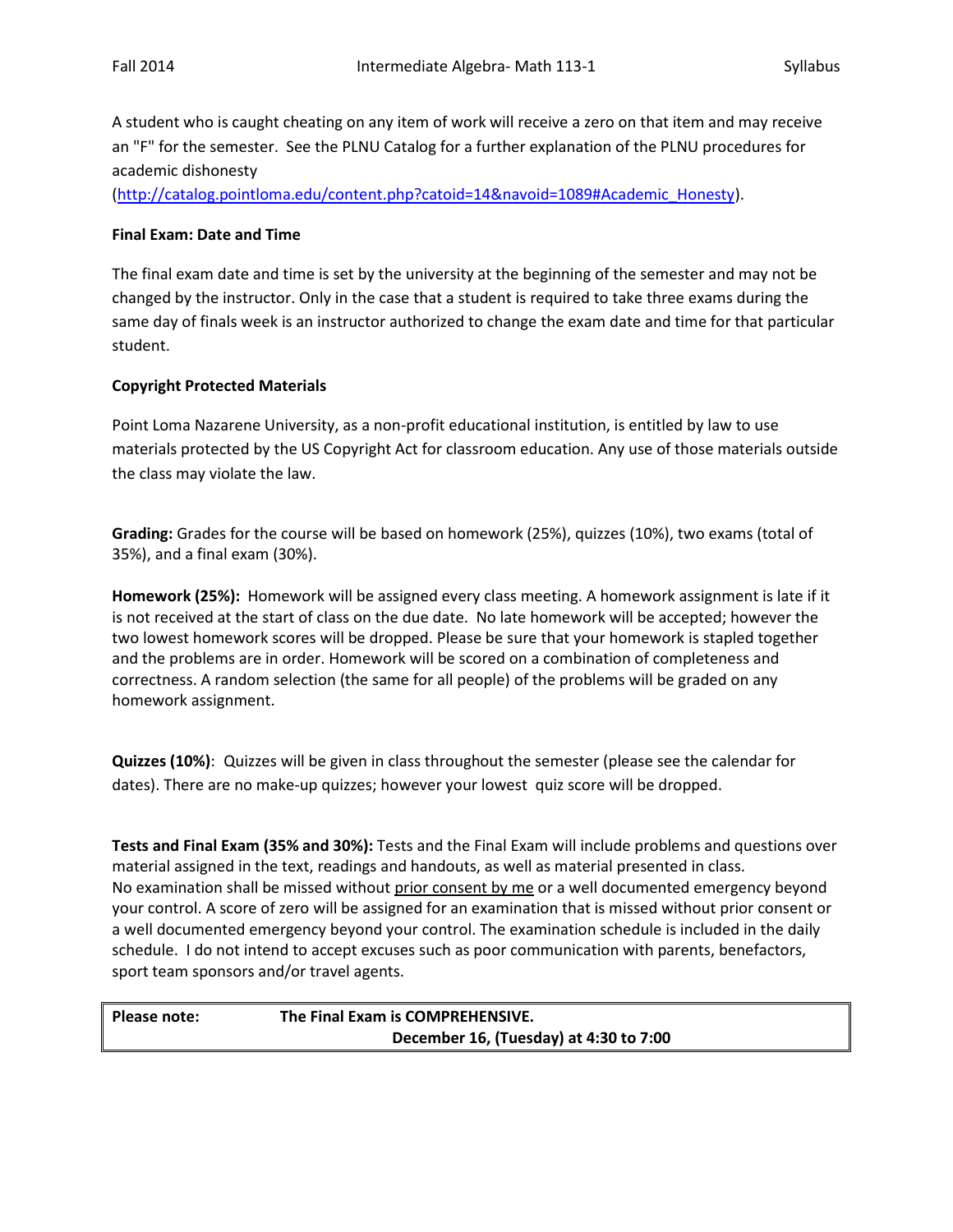|--|

| <b>Grading Scale in percentages</b> |                                                                             |                                        |  |
|-------------------------------------|-----------------------------------------------------------------------------|----------------------------------------|--|
| A                                   |                                                                             |                                        |  |
|                                     |                                                                             | $(87.5, 90)$ $(77.5, 80)$ $(67.5, 70)$ |  |
|                                     | $[92.5, 100]$ $[82.5, 87.5]$ $[72.5, 77.5]$ $[62.5, 67.5]$                  |                                        |  |
|                                     | $\vert$ [90, 92.5) $\vert$ [80, 82.5) $\vert$ [70, 72.5) $\vert$ [60, 62.5) |                                        |  |
|                                     |                                                                             |                                        |  |

**Cell Phones:** Turn off any cell phone, pager or things that make noise while you are in class. Also, do not text or work on other classes while in class -to do so is disrespectful to me and your classmates.

**General Advice:** The key to success in this class is to attend lectures regularly and do your homework. You learn mathematics by doing it yourself. You should expect to spend approximately two hours outside of class for every one hour in class working on homework and going over concepts. When doing homework, please note it is normal to not be able to do every problem correct on the first attempt. Do not be discouraged, instead seek help.

## **Sources of Help:**

- 1. Me. If you have questions, ask me. See office hours.
- 2. FREE TUTORING- Math Learning Center, RS-230. Hours are posted on the door.
- 3. Tutoring Center in Bond.
- 4. Other classmates. Form study groups! Work together!

Tentative Topic Schedule. Exam dates will not change.

| Week           | Tuesday                                | Thursday                                      |
|----------------|----------------------------------------|-----------------------------------------------|
| 1              | 9/2                                    | 9/4                                           |
|                |                                        | Introduction                                  |
|                |                                        | 1.1 The real number system                    |
|                | No Class                               | 1.2 Operations with real numbers.             |
|                |                                        | 1.3 Properties of real numbers                |
|                |                                        | 1.4 Algebraic expressions                     |
| $\overline{2}$ | 9/9                                    | 9/11                                          |
|                | 1.5 Constructing algebraic expressions | 2.2 Linear equations and problem solving      |
|                | 2.1 Linear equations                   | 2.3 Business and scientific problems          |
|                |                                        |                                               |
|                | Homework #1 due                        | Quiz #1                                       |
| 3              | 9/16                                   | 9/18                                          |
|                | 2.4 Linear inequalities                | 2.5 Absolute value equations and inequalities |
|                |                                        |                                               |
|                | Homework #2 due                        | Quiz #2                                       |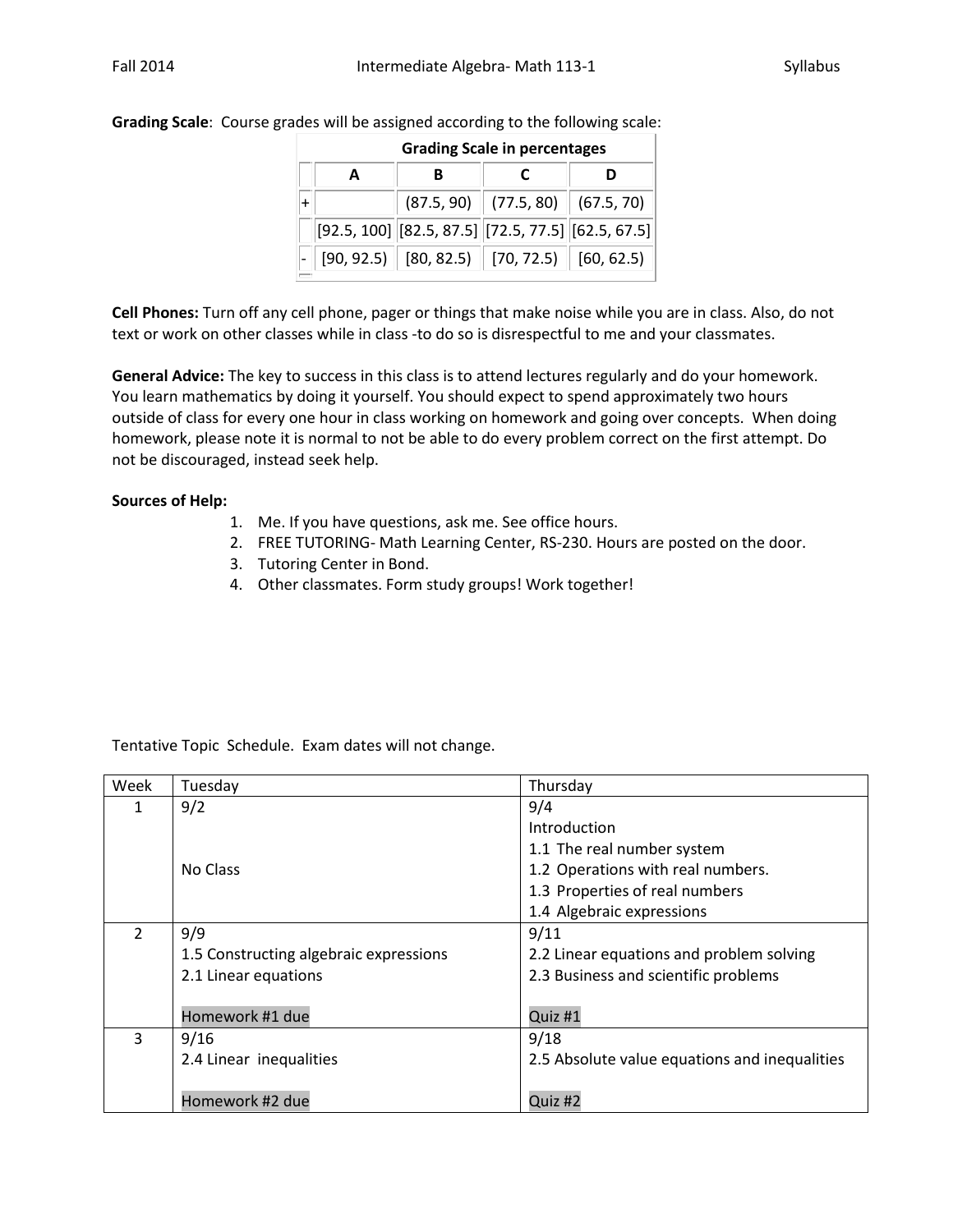| 4              | 9/23                                          | 9/25                                             |
|----------------|-----------------------------------------------|--------------------------------------------------|
|                | 3.1 The rectangular coordinate system         | 3.3 Slopes and graphs of linear equations        |
|                | 3.2 Graphs of Equations                       | 3.4 Equations of lines                           |
|                |                                               |                                                  |
|                | Homework #3 due                               | Quiz #3                                          |
| 5              | 9/30                                          | 10/2                                             |
|                | 3.5 Graphs of linear inequalities             | 4.1 Systems of Equations                         |
|                | 3.6 Relations and functions.                  | 4.2 Linear systems in two variables              |
|                |                                               |                                                  |
|                | Homework #4 due                               | Quiz #4                                          |
| 6              | 10/7                                          | 10/9                                             |
|                | 4.3 Linear Systems in three variable          | Review for Exam #1                               |
|                |                                               |                                                  |
|                | Homework #5 due                               |                                                  |
| $\overline{7}$ | 10/14                                         | 10/16                                            |
|                |                                               | 5.1 Integer exponents and scientific notation    |
|                | Exam #1                                       | 5.2 Adding and subtracting polynomials           |
| 8              | 10/21                                         | 10/23                                            |
|                | 5.3 Multiplying polynomials                   | 5.4 Factoring by grouping and special forms      |
|                | 5.4 Factoring by grouping and special forms   | 5.5 Factoring trinomials                         |
|                |                                               |                                                  |
|                | Homework #6 due                               | Quiz #5                                          |
| 9              | 10/28                                         | 10/30                                            |
|                | 5.6 Solving polynomial equations by factoring | 6.5 Dividing polynomials and synthetic division  |
|                |                                               |                                                  |
|                | Homework #7 due                               | Quiz #6                                          |
| 10             | 11/4                                          | 11/6                                             |
|                | 7.1 Radicals and rational exponents           | 7.3 Adding and subtracting radical expressions   |
|                | 7.2 Simplifying radical expressions           | 7.4 Multiplying and dividing radical expressions |
|                | Homework #8 due                               | Quiz #7                                          |
| 11             | 11/11                                         | 11/13                                            |
|                | 7.5 Radical equations and applications        | 8.1 Solving quadratic equations by factoring     |
|                | 7.6 Complex numbers                           | 8.2 Completing the square                        |
|                |                                               |                                                  |
|                | Homework #9 due                               | Quiz #8                                          |
| 12             | 11/18                                         | 11/20                                            |
|                | 8.3 The quadratic formula                     | 8.5 Applications of quadratic equation           |
|                | 8.4 Graphs of quadratic functions             |                                                  |
|                |                                               |                                                  |
|                | Homework #10 due                              | Review for Exam #2                               |
| 13             | 11/25                                         | 11/27                                            |
|                |                                               | <b>No Class</b>                                  |
|                | Exam #2                                       | <b>Thanksgiving!</b>                             |
|                |                                               |                                                  |
|                |                                               |                                                  |